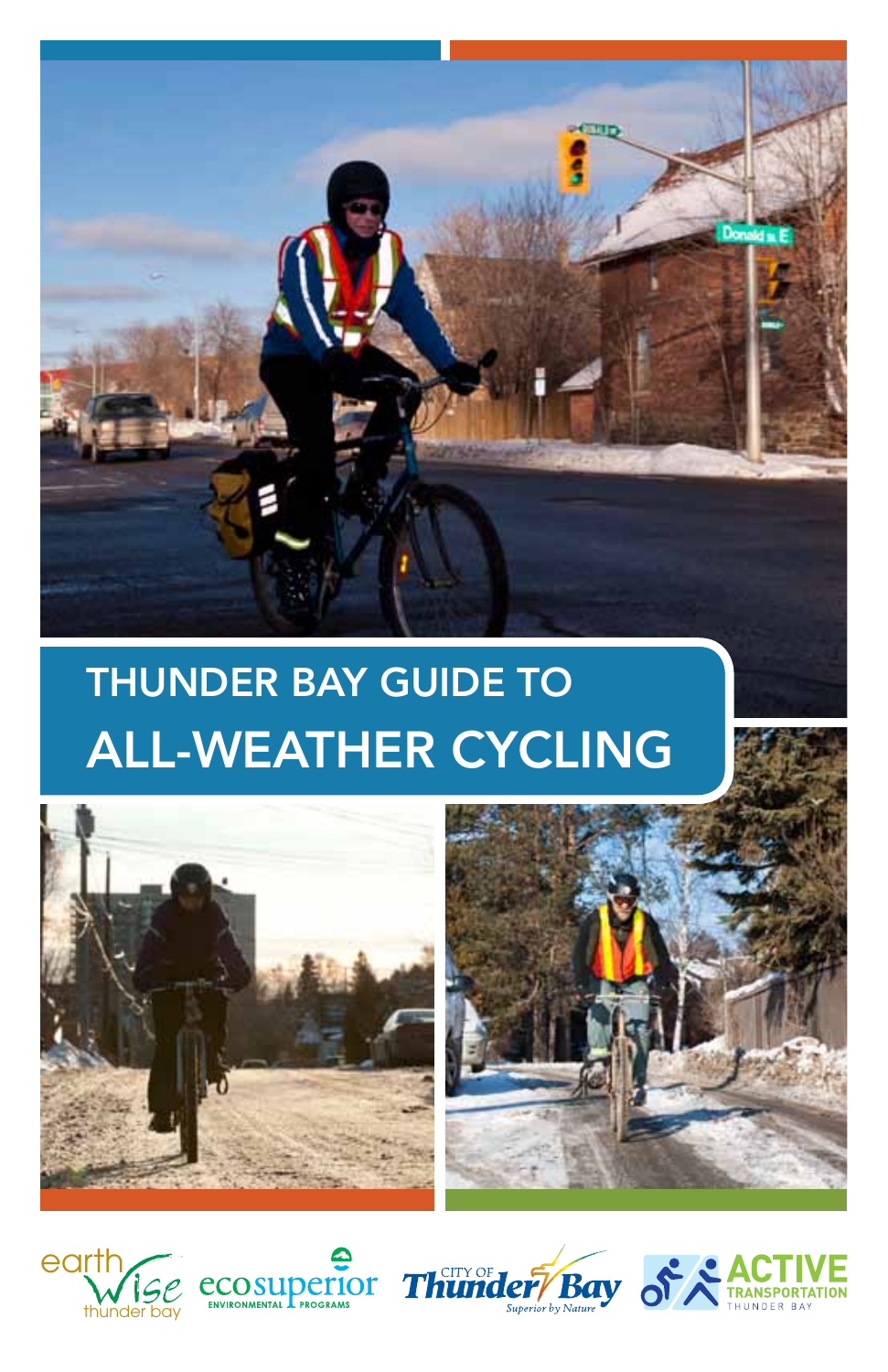

## "Are You Crazy?!?"

This thought crosses most people's minds when thinking about cycling as a year-round mode of transportation. People get all bundled up to go skiing in freezing temperatures; winter cycling is much the same.

Some of the most beautiful days for biking are in late fall and early spring when the air is fresh and the sun is still warm. In fact, experienced cyclists may want to consider cycling through the winter on days when the roads are clear.

In Thunder Bay, the roads can remain clear of snow and ice into November and sometimes December. A longer cycling season will lead to many benefits for your health, your wallet, and the environment.

This guide is not intended to be exhaustive but it does provide 'best practices' for safe cycling in all weather.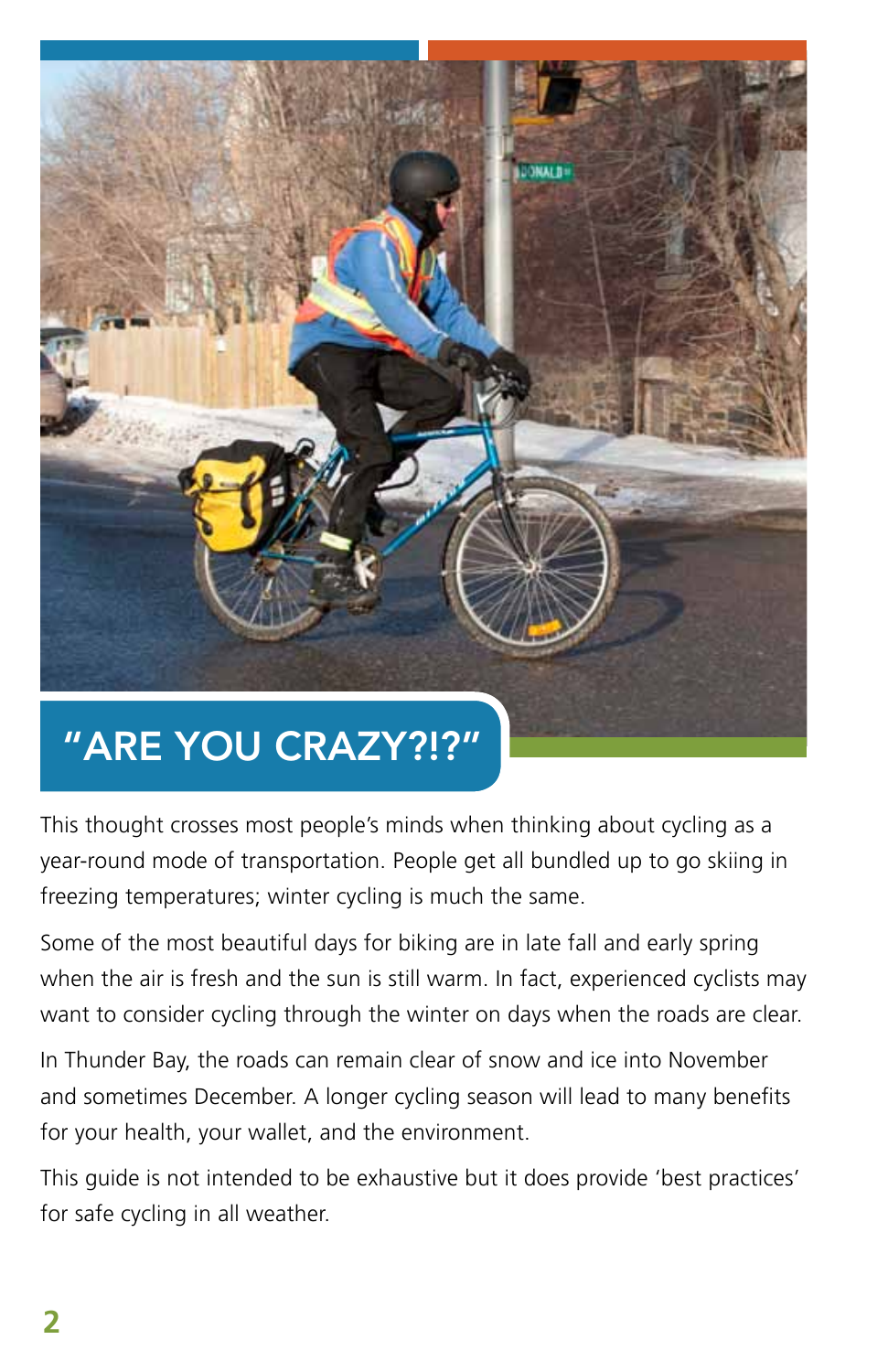

## Benefits of Cycling All Year

- Physical activity Physically fit people are less likely to develop heart and lung disease, hypertension, certain types of cancer, or type II diabetes.
- Pollution prevention If each person, living five kilometers from their workplace or school, biked an average of three times per week, each person would prevent 360 kg of GHG emissions annually.
- Transportation savings It costs the average Canadian \$.70 per kilometer to operate a car (CAA Driving Costs 2010). Cycling is free!
- Enjoyment During the colder months, cycling provides time outdoors in the fresh air and sunlight.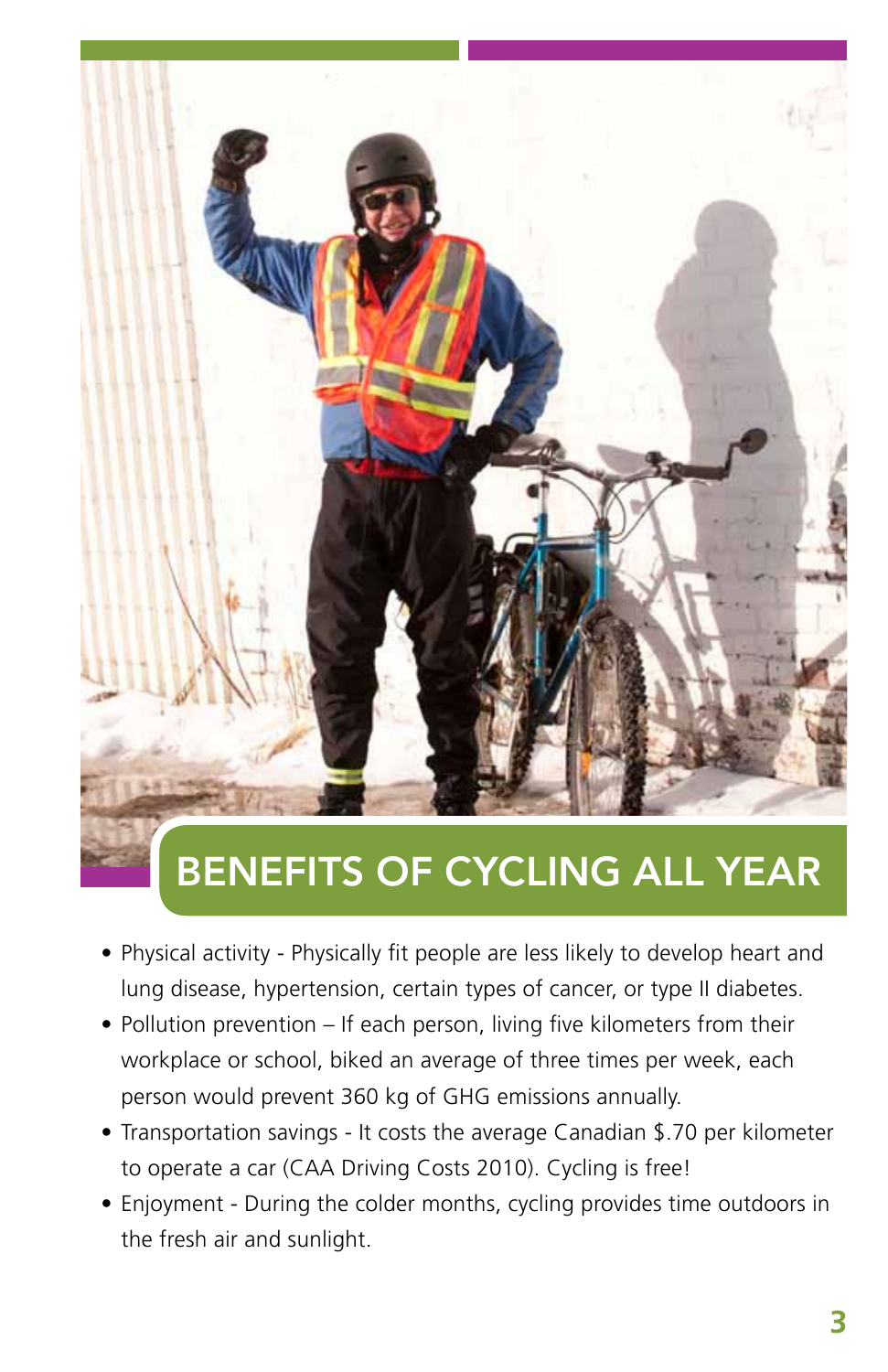

## How Hard is Winter Riding?

Many cold weather cycling commutes are very pleasant and safe. Winter days are often bright and sunny, with clean, clear roads. However, travel time tends to increase by approximately 30%, so plan ahead!

In the winter, choose your routes with extra care. Choose shorter routes with lower traffic volumes, and minimal hills and corners. This helps to prevent accidents. Have alternate routes planned; a snowfall can make your normal route unsafe. When Thunder Bay's multiuse trails are cleared, they provide a great alternative to riding on the road.

Keep in mind that Thunder Bay's bike lanes are not maintained from Nov. 15 to May 14. Snow and road debris that accumulates in the bike lanes will not be cleared until May 15.

Use your best judgment when confronted with challenging weather. For example, during a snow storm, choose another mode of transportation. After a heavy snow fall, don't ride until the roads have been cleared.

Remember, winter cycling is not a day-in, day-out commitment. Pick your cycling days according to the weather and your mood. Don't push yourself, but when you ride, enjoy the unique beauty of winter weather.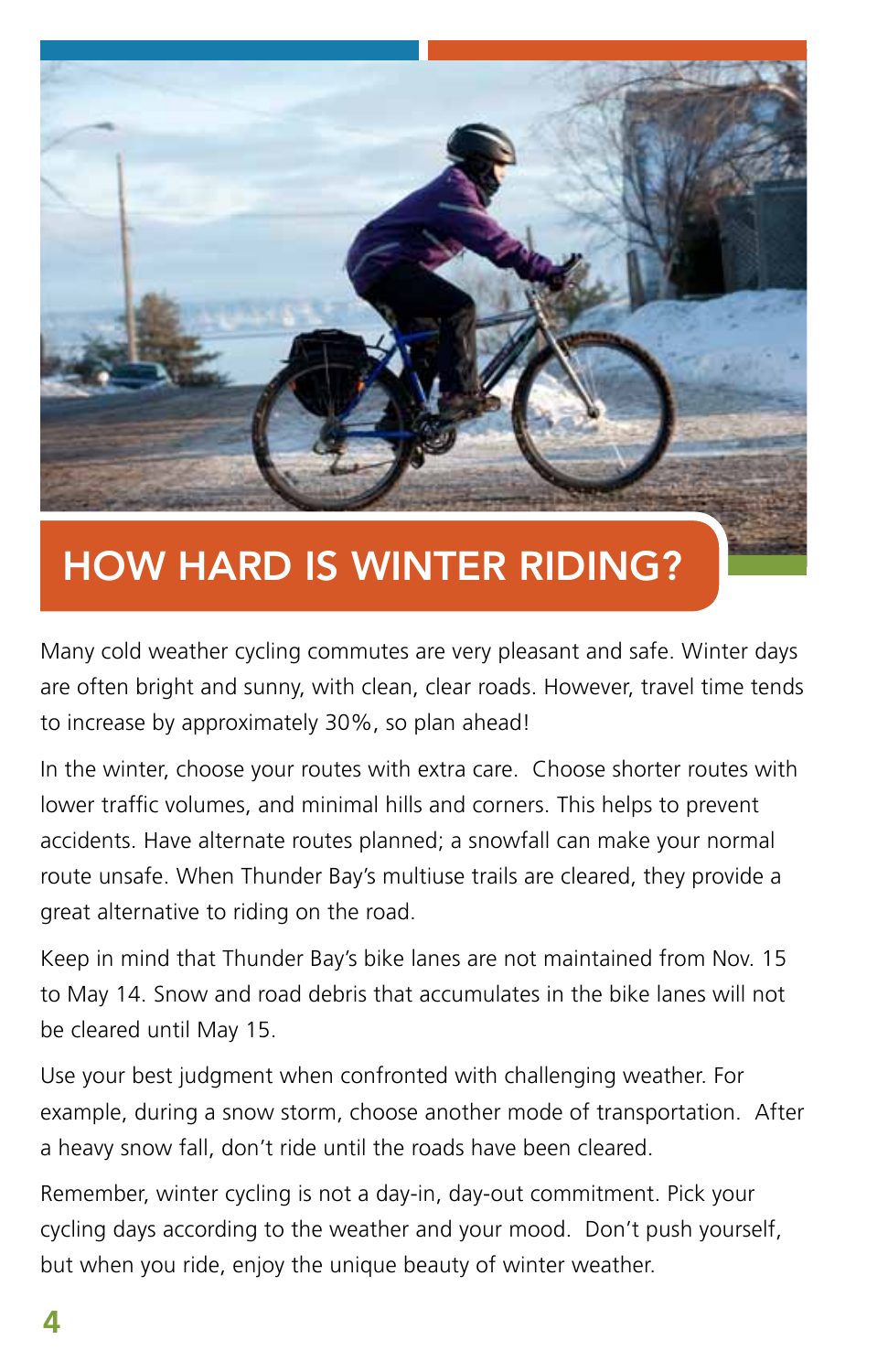

## Essential Clothing

#### Cold and Wet Weather

Dressing appropriately in cooler weather is crucial for an enjoyable ride. The main problem, contrary to popular belief, is not keeping warm, but keeping cool. Cycling is an aerobic activity, which means that your body produces heat – much more than when walking. Most first-time, all-weather cyclists overdress.

If you are slightly cool when you step outside, you're probably dressed properly. You don't need cycling-specific clothes, just wear thin layers to reduce bulk.

In cold weather, the most important areas to consider are: head, hands and feet. These areas are more susceptible to the cold and are vulnerable to frostbite. Be careful with glasses, watches, and zippers. Metal objects touching your skin can cause frostbite.

The most critical aspect of appropriate dress is clothing that maintains your visibility. Visibility on roads is reduced in rainy conditions and winter days are short. To maintain visibility:

- Wear reflective clothing
- Wear bright yellow, orange, or white;
- Install bicycle reflectors and lights;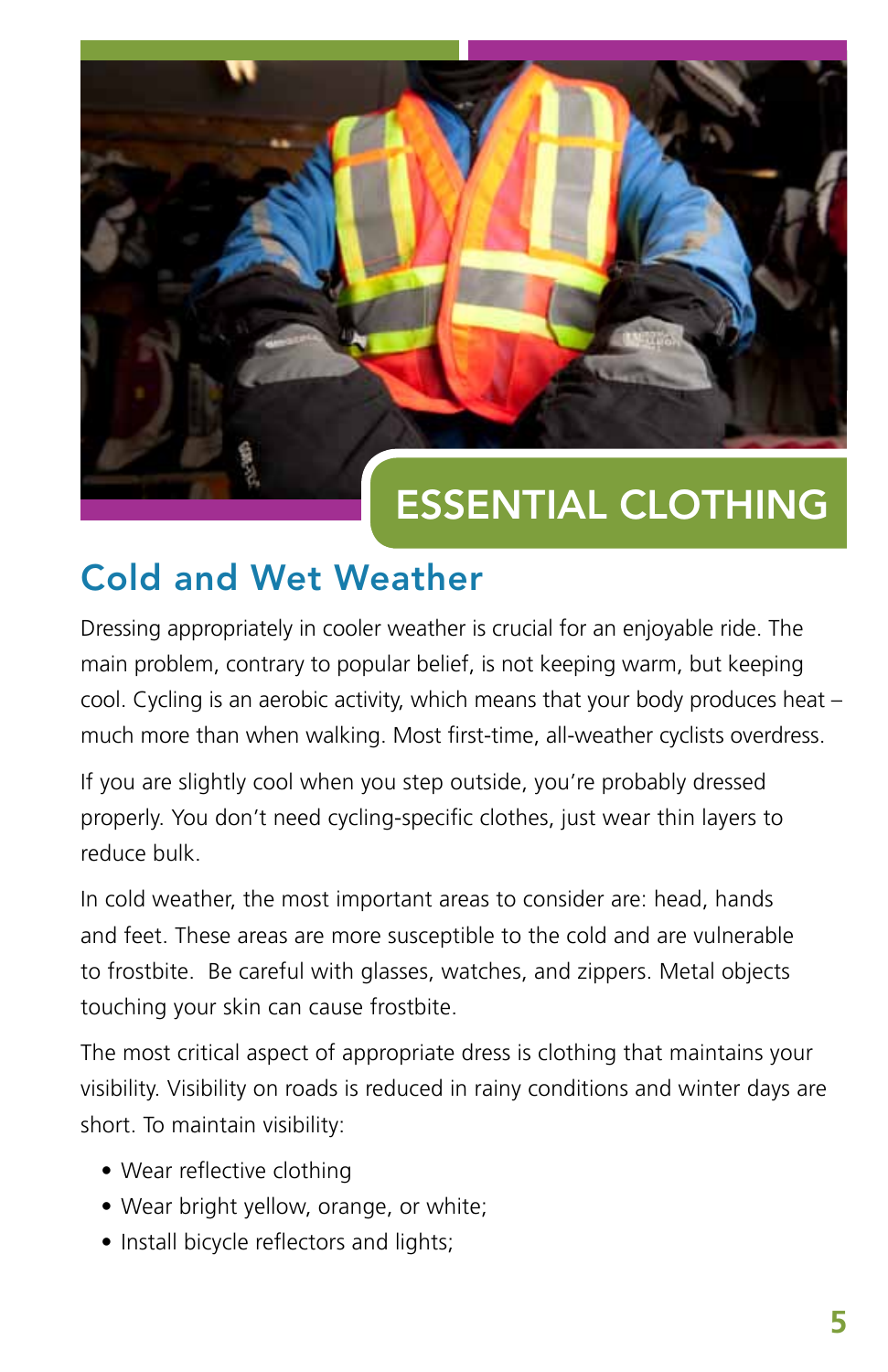### **Head**

#### *If your feet are cold, put on a hat.*

Between 50% and 65% of your body heat is lost through the head, so it is essential to keep it covered. To conserve body heat:

- Wear thin, lightweight, wind-resistant toques, headbands, or balaclavas under your helmet;
- Avoid hoods: they restrict peripheral vision;
- Buy a winter-specific cycling helmet;
- Use sun glasses, ski goggles, safety goggles to protect your eyes;
- Tape over the vents on your helmet: or buy a helmet cover;
- Wear a scarf to cover your neck and face;
- Cover your ears.



#### Hands

Because hands are stationary, they are very susceptible to cold weather. Warm hands have the dexterity to control the bicycle. To keep your hands warm, remember:

- Mitts are warmer than gloves Ski mitts are perfect;
- Use layers of thin mitts rather than one pair of heavy mitts;
- Try two layers an outer layer of wind resistant mitts and an inner layer of gloves that allow for dexterity;
- 'Lobster Mitts' offer the dexterity of gloves and the warmth of mitts.

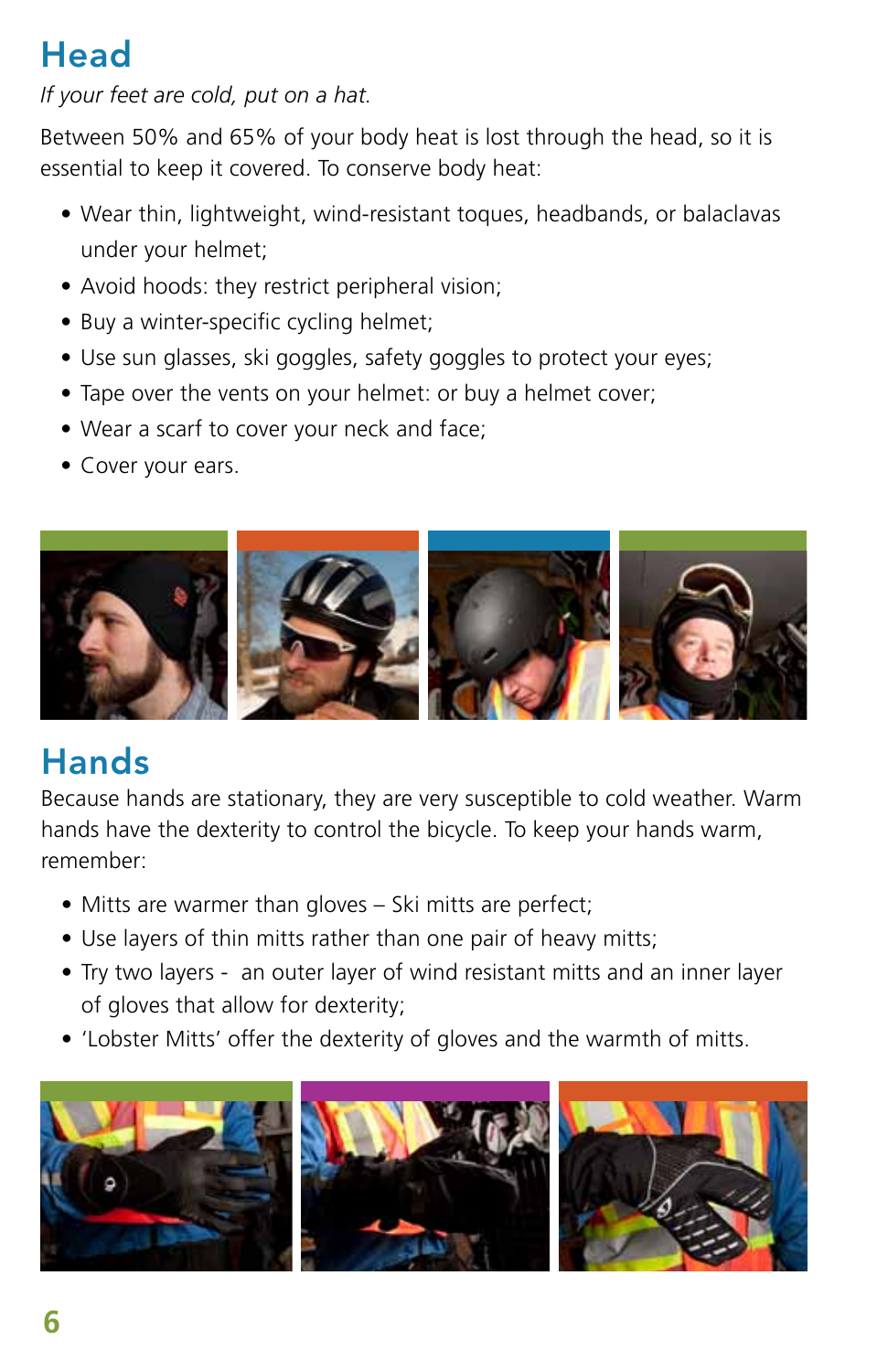#### Feet

Warm, dry feet are essential, so wear water resistant, warm footwear to ensure comfort. Some examples include:

- Warm hiking boots, winter boots, or neoprene booties;
- Wool or fleece socks (not cotton);
- Avoid pedals with clips, cages, or straps;
- Plastic bags over socks and inside shoes to keep your feet dry;
- Waterproof shoe-covers protect your feet in all conditions.



#### Torso

Keeping your upper body warm is relatively easy. In fact, to keep cool, you'll want several layers, so choose a jacket that is both waterproof and breathable. Avoid materials made with cotton, as they hold moisture against your skin. Your outer jacket or a shell should be long so it won't ride up and expose your torso to drafts. It should also be large enough to allow for layers underneath.

Here are some general tips:

- Have a wicking material next to your skin (base layer);
- Dress according to the weather: temperature, precipitation, and winds;
- Your shell should be a bright colour and have reflective piping;
- Underarm zippers allow for better temperature regulation;
- Articulated elbows and shoulders provide a comfortable reach.









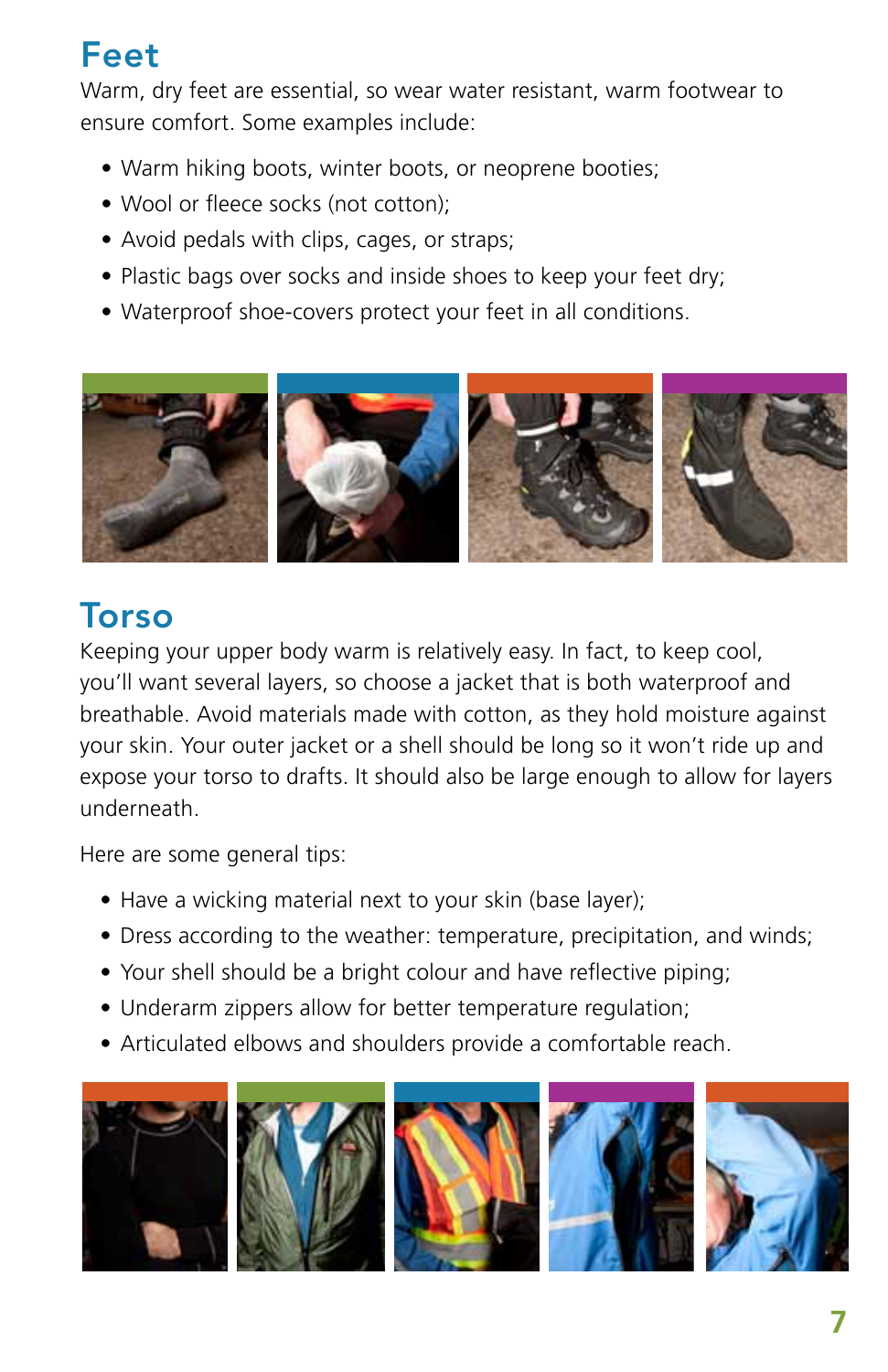### Legs

Your legs are easy to keep warm – they're doing all the work, but be sure to protect your knees! Knees are vulnerable to cold, and have little padding. Working cold joints can cause damage. Keep your legs dry and protected from the wind. As an outer layer, materials like denim should be avoided because they retain moisture and don't insulate. Keep in mind:

- Waterproof and breathable outer shell pants are best;
- A thermal mid-layer (fleece or wool);
- Moisture wicking base layer;
- Loose fitting pants with a warm base layer works for most weather;
- Keep your pant legs tucked in and wear a reflective ankle strap.

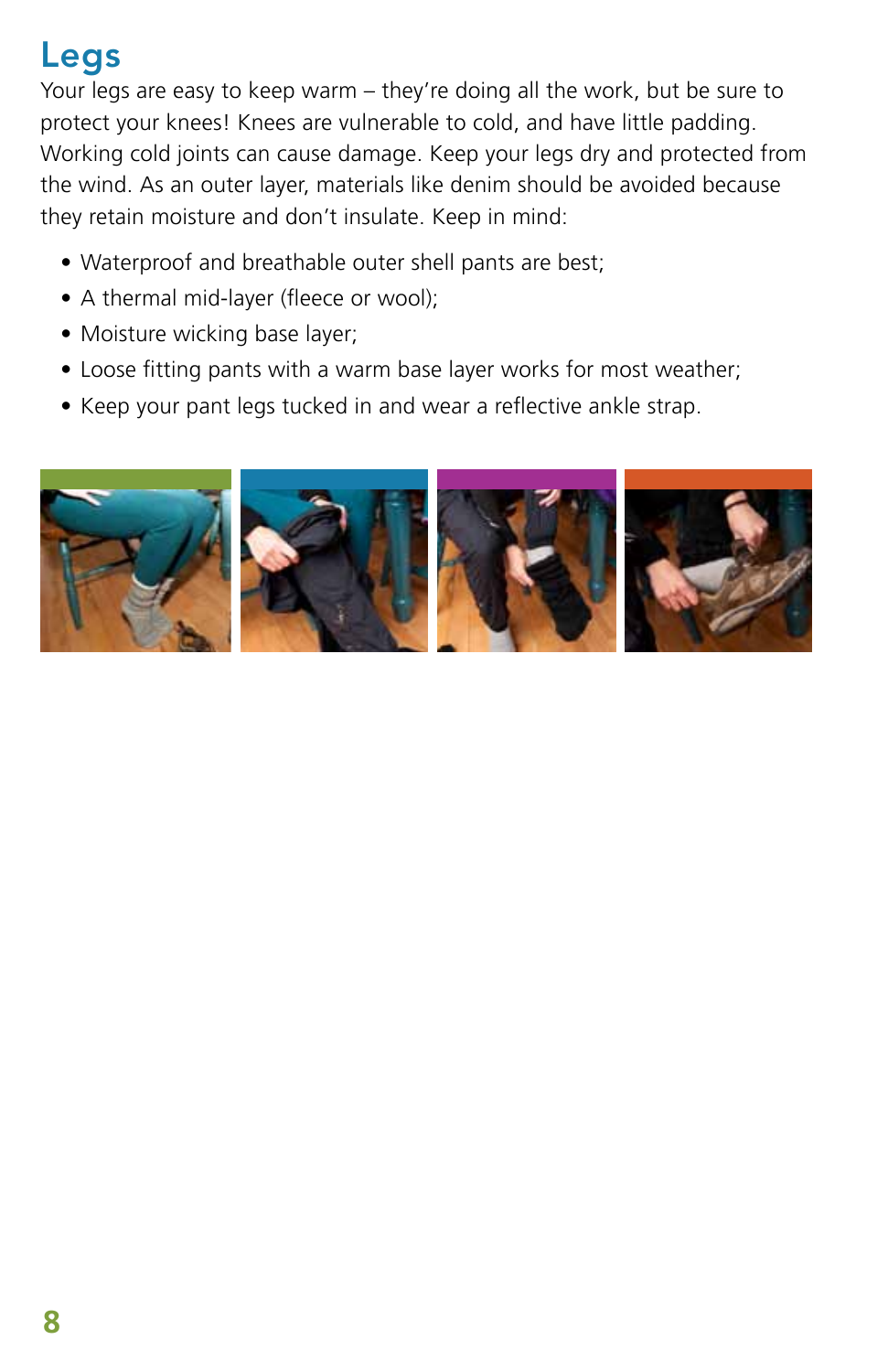

## Bicycle Choice and Equipment

With a properly outfitted bike, all-weather cycling can be almost as safe and easy as summer cycling.

#### The Right Bike

*The key is; 'the simpler your bike, the less maintenance it will need'. Gears, suspension, and cables require extra care.* 

- 1 Use an old, inexpensive bike; mountain bikes offer good handling;
- 2 Avoid bikes with suspension cold and salt ruin them;
- **3** Have few gears, go single speed, or use an internal gear hub;
- Coaster brakes, drum brakes, and cantilever brakes are low-maintenance. 4

#### Essential Equipment

Key improvements can be made to your bike that will increase your comfort and safety:

- 5) Lights front and rear and reflectors. Because of short winter days, lights are your best safety measure;
- 6) Rearview mirrors enable you to remain aware of traffic without twisting to see behind you;
- 7) Fenders are essential for staying dry and keeping you and your bike clean;
- 8) Pedals: use flat pedals. Toe clips, straps, and cages are dangerous;
- **9** Racks and saddlebags are better than a backpack. Wet and icy roads are slippery. Saddle bags and racks lower your centre of gravity and increase stability.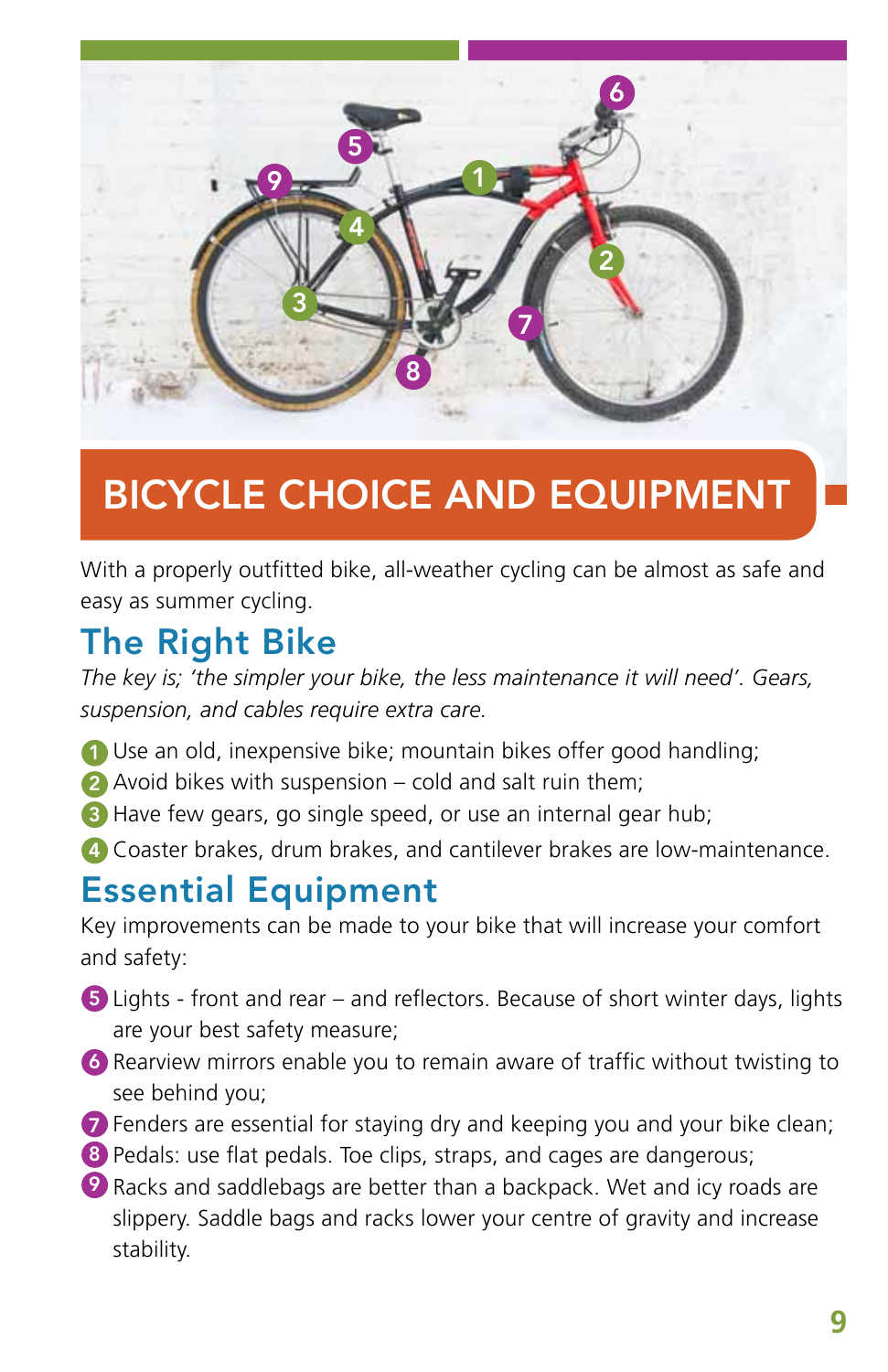#### Tires

*Tire choice is important because tires determine how a bike will handle in different conditions. Here are some general recommendations:*

- Reduce tire pressure to the low end of the recommended range (written on tire sidewall) - this will increase traction;
- Thick-tread mountain bike tires will increase traction/grip on snow;
- Thin tires will cut through snow and slush, down to the pavement;
- Studded tires: Noisy on pavement but good for ice. If you can only afford one, choose a front studded tire;
- Cheap tires have more oil in their rubber, so they slip more on ice. Expensive tires have more natural rubber and have better ice traction.



#### Maintenance

*All-weather cycling will expose your bike to dirt and salt. These elements wear out your gears and bearings. Follow these maintenance tips:*

- Clean and lubricate your chain regularly (wax-based lubricants accumulate less debris);
- Brush away snow from the rear derailleur and gears with a large bristle brush;
- Check your brakes regularly. Make sure both brake arms move freely. If they don't, bring your bike to a bike shop;
- Keep your bike outside: snow and salt won't melt into its parts;
- If you bring it indoors, wipe your bike down with an old towel;
- Before riding: check your bike lights for brightness and clean your reflectors.

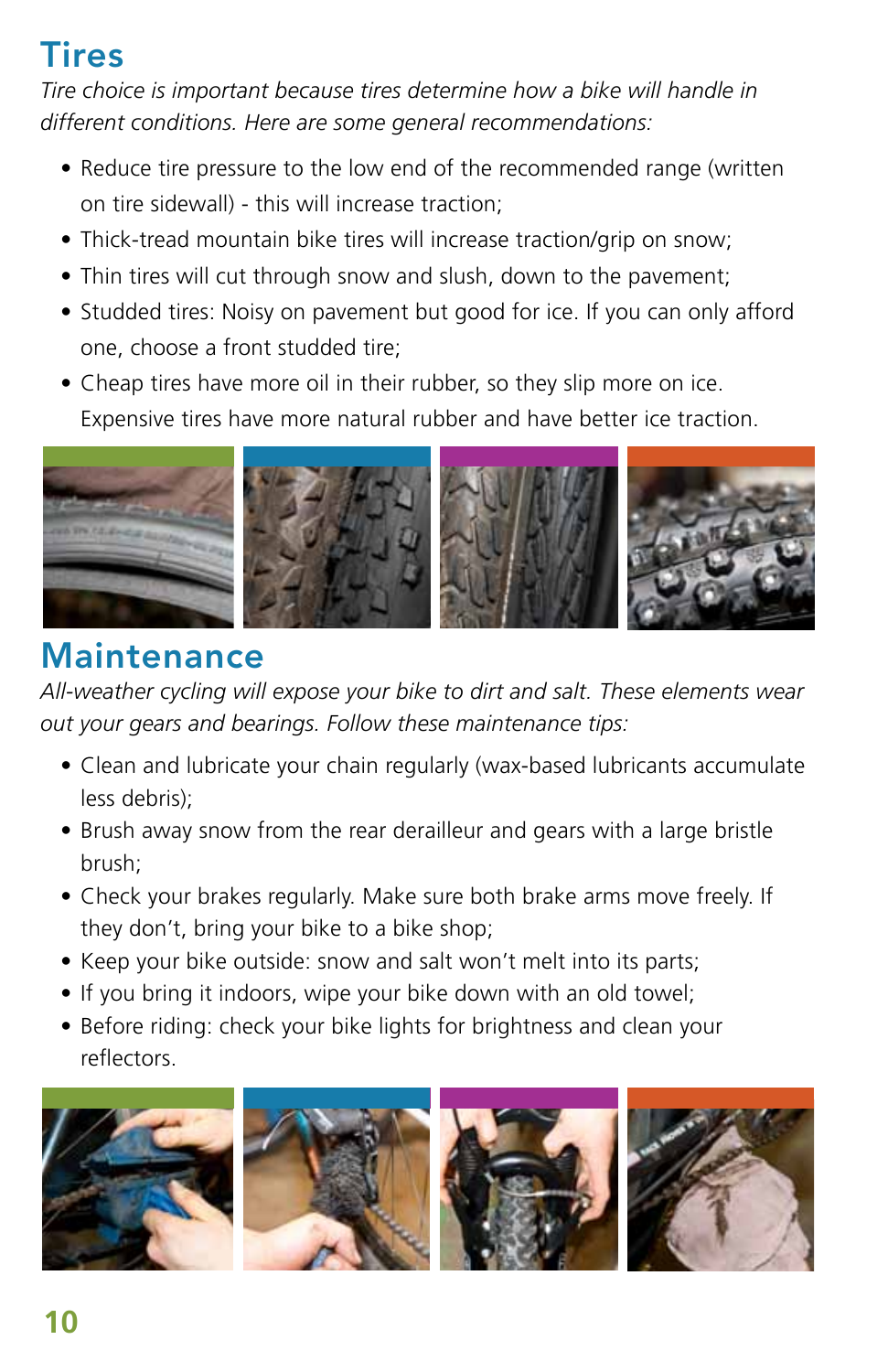

Cycling in wet or snowy weather can be fun but be conscious of the dangers these conditions pose. Braking, turning, and road debris can cause accidents, so the all-weather cyclist has to be aware of additional hazards and ride with extra care.

**Caution:** Not every day is a cycling day. Some days it is better to leave your bike at home. Riding in the rain or snow is a challenge even for very highly skilled cyclists. Ride with discretion.

All Thunder Bay Transit buses are equipped with bike racks - If the weather changes throughout the day, making conditions unsafe, take advantage of this service.

- Remember that drivers can't stop as quickly or maneuver as well. Narrower roads mean that sharing the road takes extra caution;
- Icy conditions are extremely dangerous. Never ride on icy roads.

Note: Thunder Bay's bike lanes parking restrictions are only in effect from May 15 to Nov. 14, each year. During the fall and winter months the lanes are not maintained. Use at your own risk!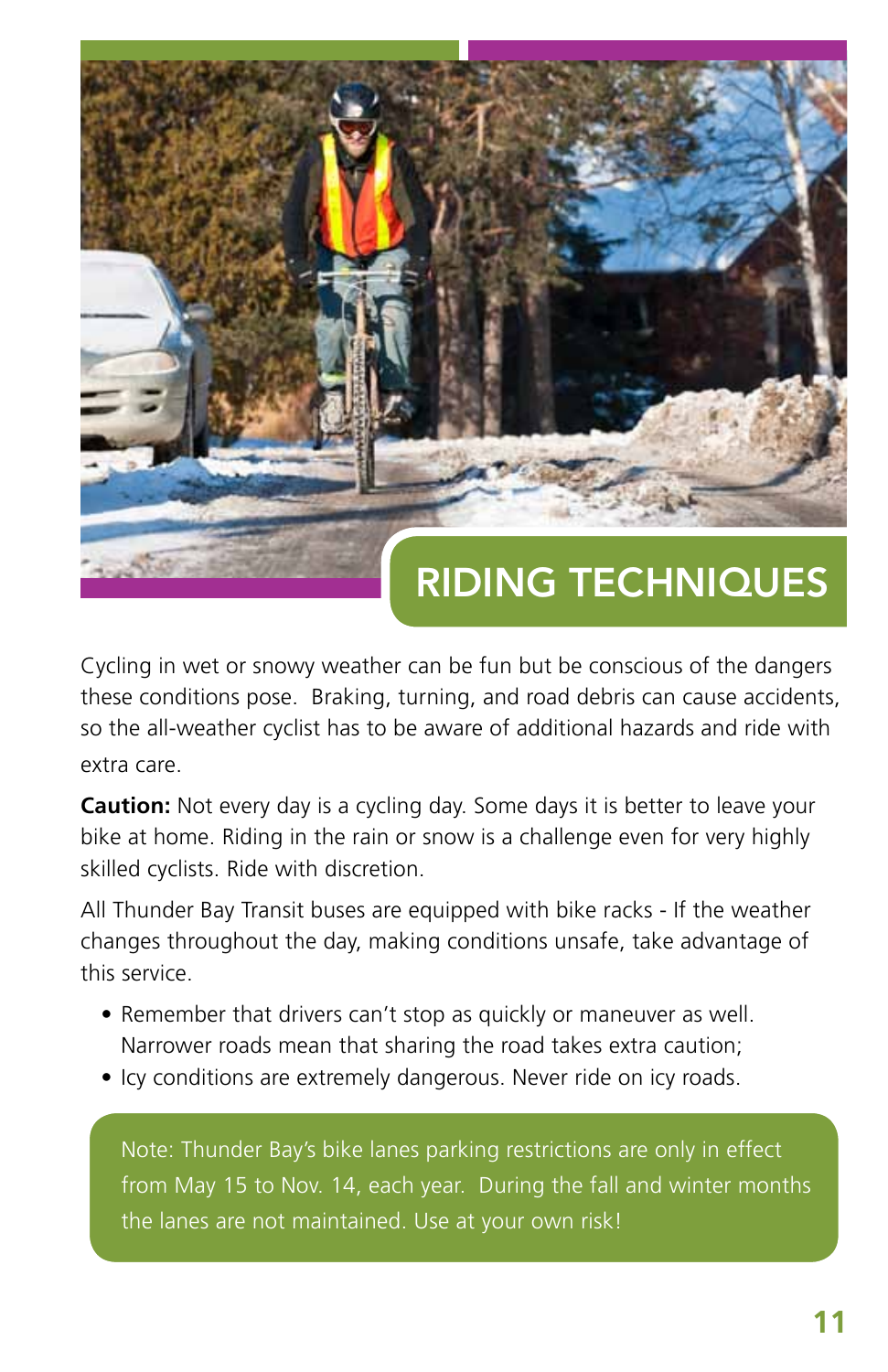### Key Principles

*Always keep these in mind when riding in wet and cold conditions:*

- Calculate extra time into your commute so that you can ride slower;
- Stay on bright streets with good street lighting;
- Choose roads with low traffic volumes;
- Choose short routes with minimal hills and corners to help prevent falls;
- The nights are longer and darker in the winter be as visible as you can;
- Too hot? Try cycling slower. Too cold? Try cycling faster;
- Make eye contact with motorists. Ensure that they see you as they don't expect cyclists;
- Always have a bailout plan: if you are in a bad situation, always have a safe way off the road.



### Riding Techniques

*These techniques can prevent injuries and make you more stable:*

- Start slowly so that your body can warm up;
- Pedal smoothly and keep your upper body and arms relaxed;
- In general, ride in a straight line;
- Ride in the tracks of motor vehicles. Tracks give you a drier surface and better traction;
- Ride more slowly to allow for maximum traction;
- Shift often to prevent snow from jamming your gears.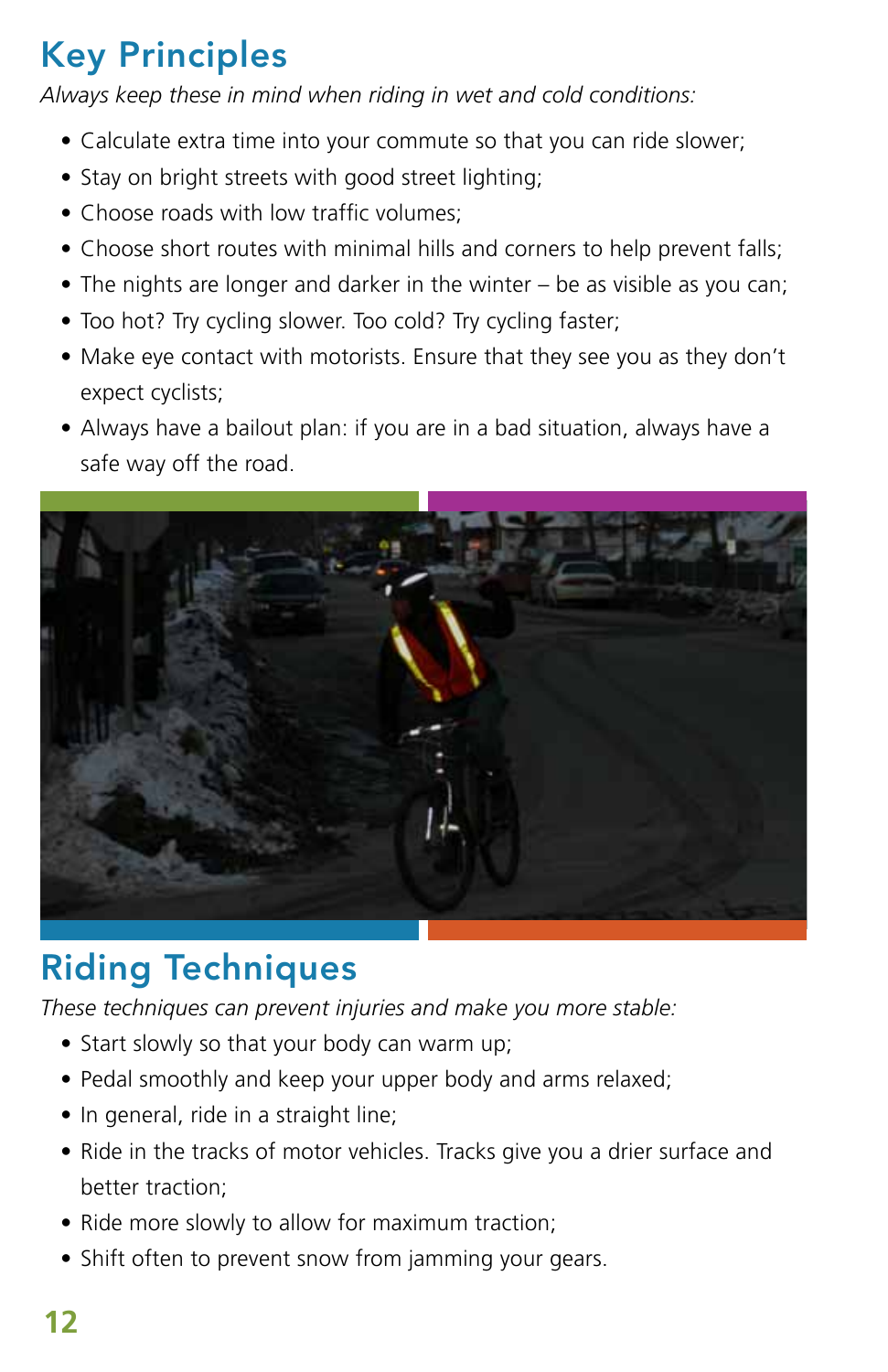

### Avoiding Trouble

*There are certain road conditions that can cause problems, so watch out!*

- Avoid leaves, mud, and other material that may be slippery;
- Snowdrifts cause you to ride further out in the lane. When you move out, communicate your intention by signaling to other traffic;
- Avoid slippery surfaces like painted lines, metal bridges, and sewer grates;
- Railway tracks are especially dangerous in wet conditions;
- If you encounter black ice, ride straight don't pedal and don't brake; just gently coast;
- Snow, snowbanks, and puddles may hide ice or potholes. Avoid them!

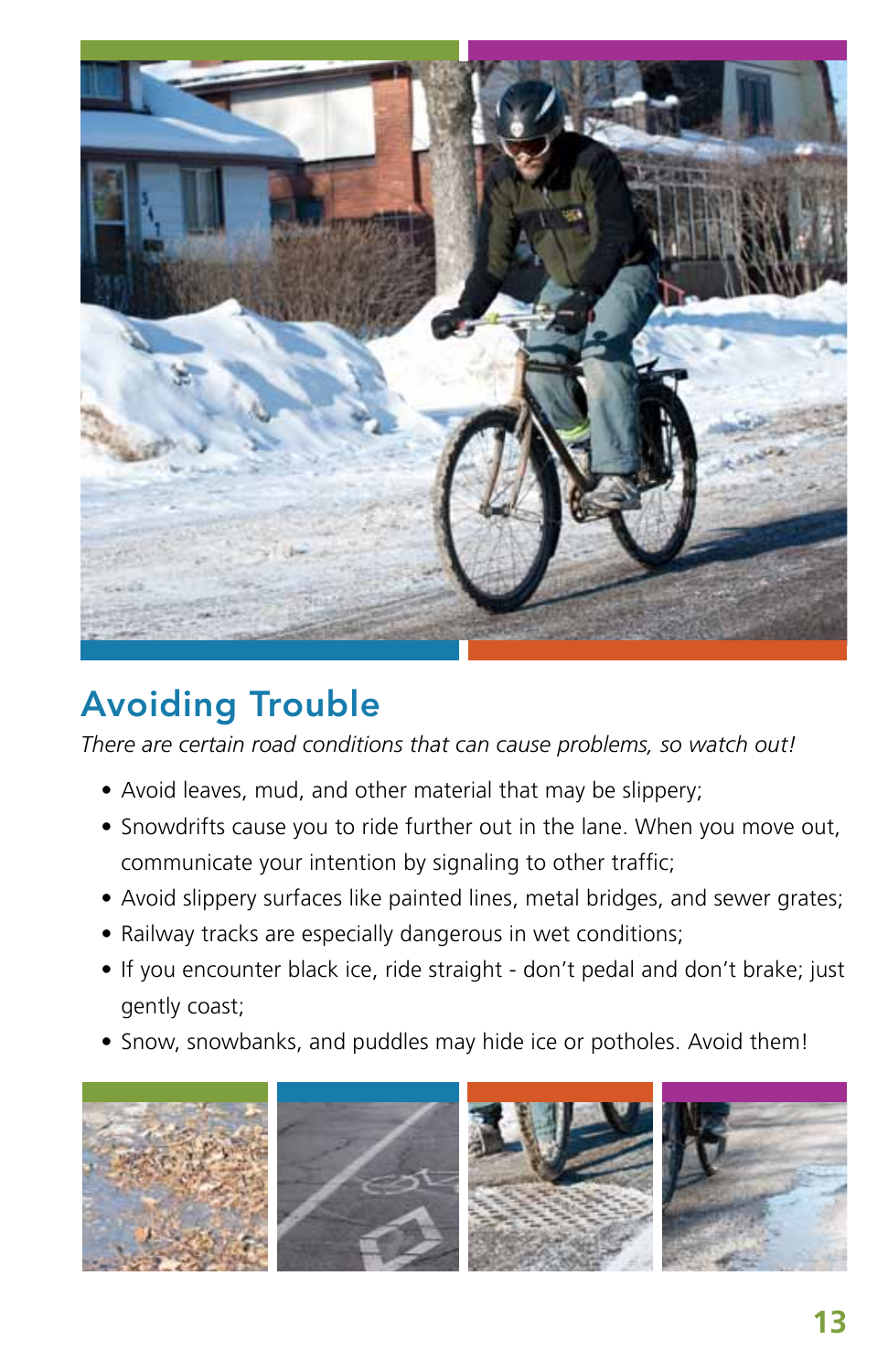### Braking

*Braking safely on a wet or slippery surface is the biggest challenge when riding. Follow these tips:*

- When stopping, allow yourself twice the normal stopping distance;
- Brake gently!
- Use both brakes, but use the rear more. Front brakes cause the front wheel to slide out;
- Do not brake on slippery surfaces (leaves, ice, metal, paint). If you must, gently use the rear brake;
- Always try to brake on dry/clear patches of asphalt;
- Lightly pump your brakes to clean snow and water from your rims.

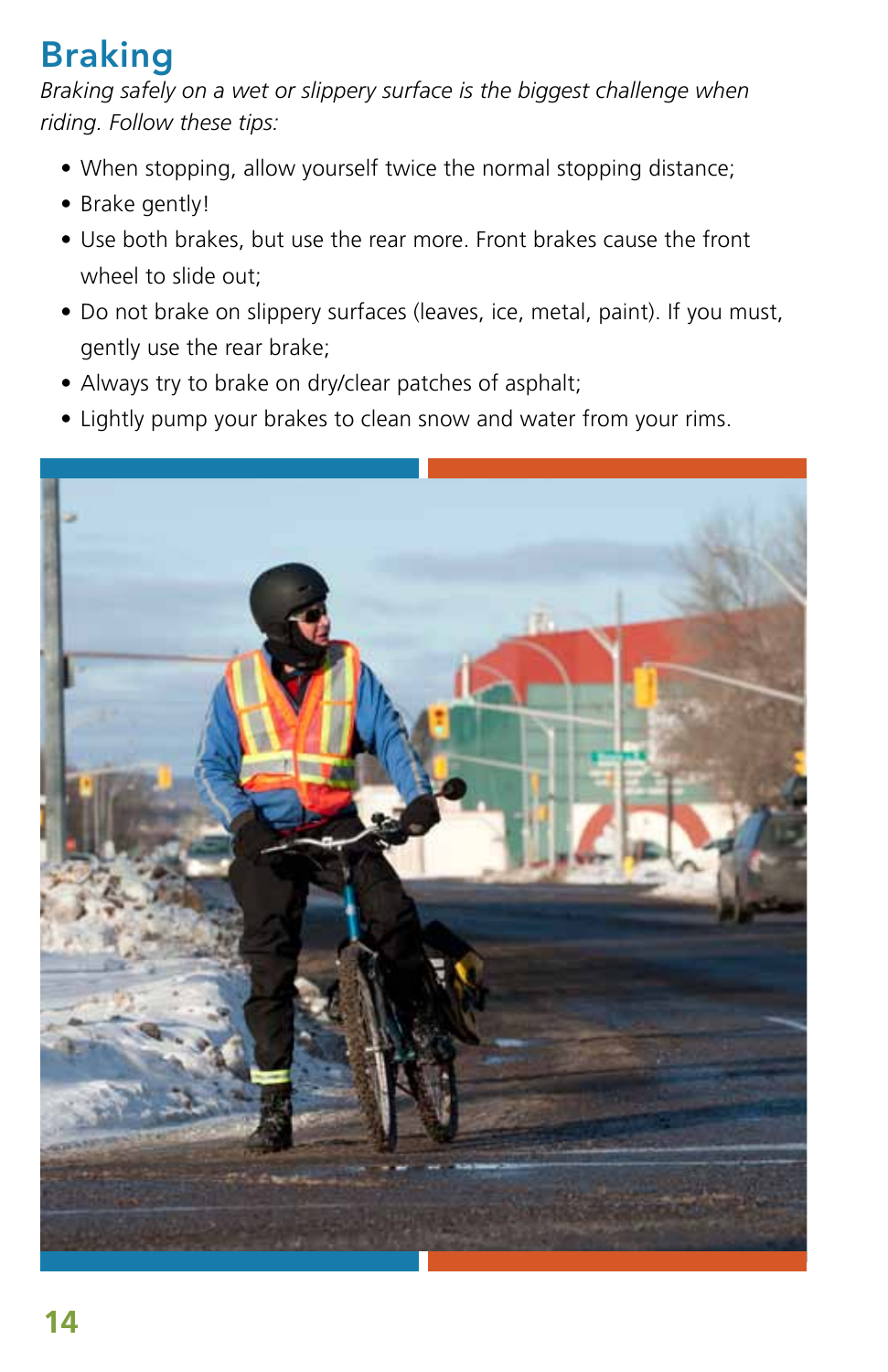#### Turning

*When turning, you are fighting your own momentum. A great time to slip! Avoid slipping by using these techniques:*

- Take corners slowly;
- Don't lean into turns: keep your bike and body upright;
- Take extra care to inform drivers of your intentions;
- Additional time for signaling will help others be aware of your intentions and be mindful of your needs.



#### Conclusion

If you're properly dressed and riding cautiously, all-weather cycling can be a safe and practical way to commute. Use these general tips on how to dress for different weather to develop a system that suits you. Practice the cycling techniques provided in this guide and be extra attentive on the road. The most important thing to remember is; in inclement weather, a little extra caution and planning goes a long way toward keeping you safe and healthy.